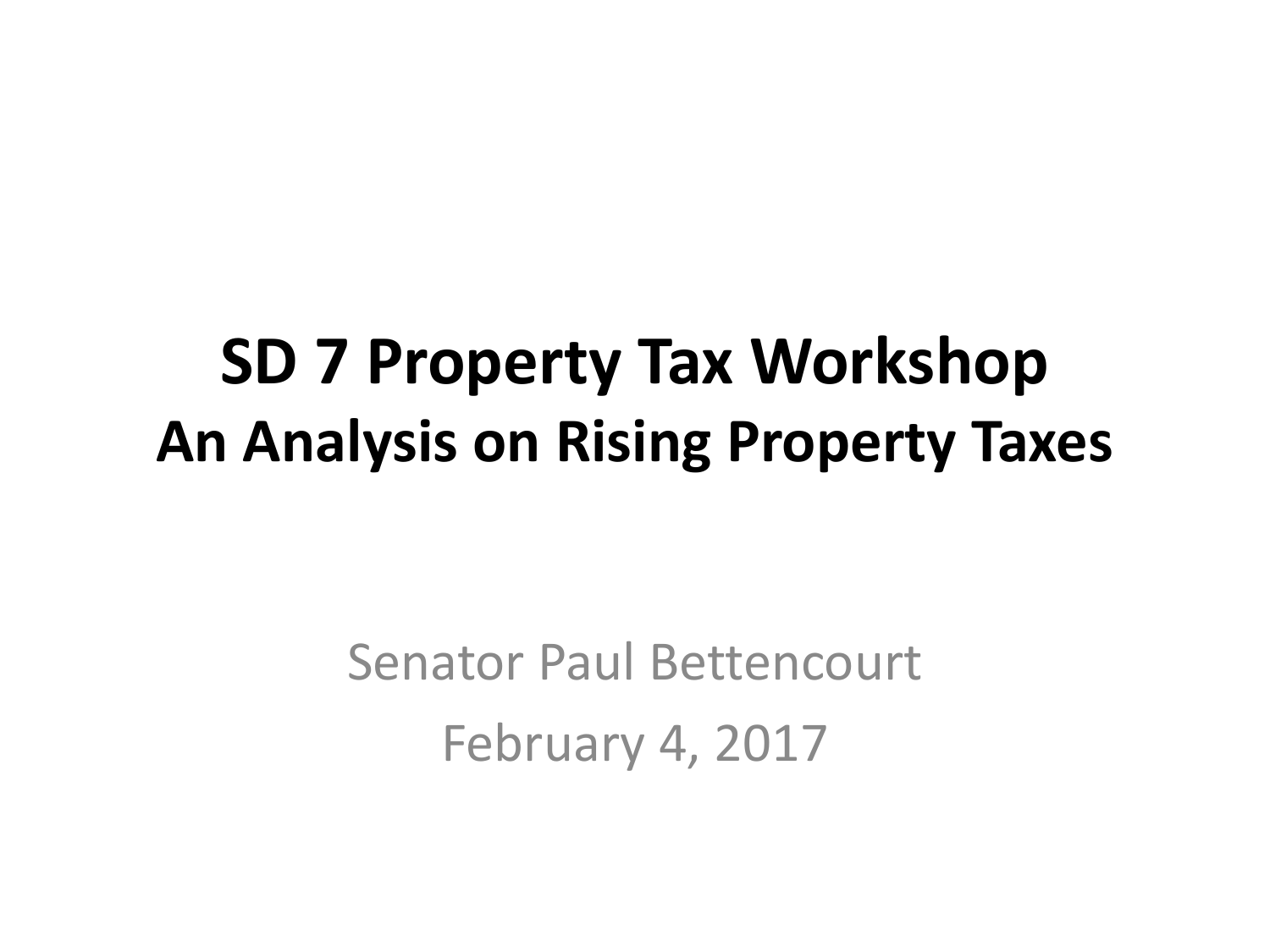### **% Change in Total Tax Levies All Units, 2006-2015**

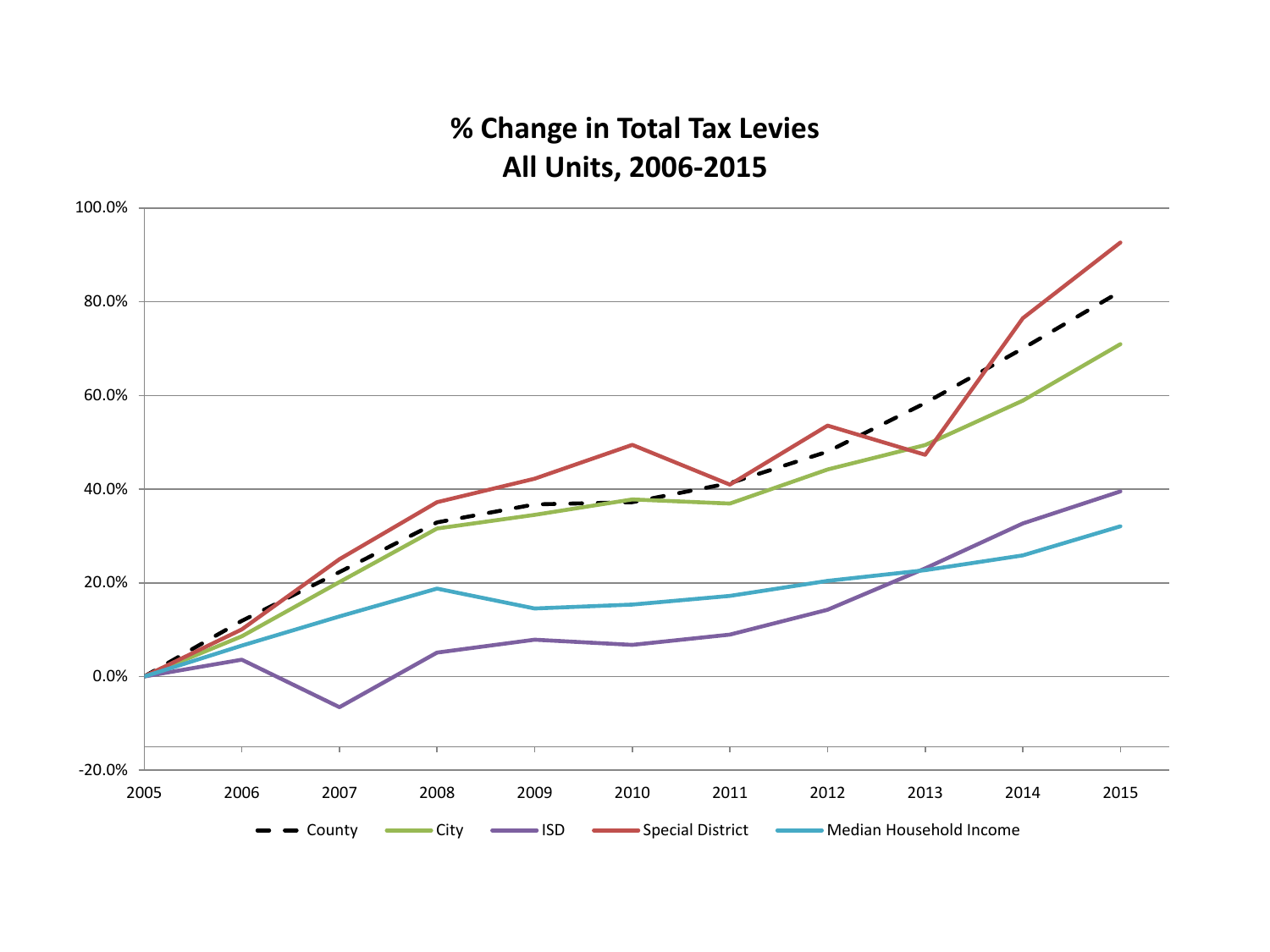## **City Property Tax Levies, 2005 to 2015**

|      | <b>Total Property Taxes</b> |                          |        | City Levy as a % of Total   Annual % change in City | Annual % change In |
|------|-----------------------------|--------------------------|--------|-----------------------------------------------------|--------------------|
| Year | <b>Levied</b>               | <b>City Taxes Levied</b> | Levy   | Levy                                                | <b>Total Levy</b>  |
| 2005 | \$33,478,989,315            | \$4,901,791,597          | 14.64% | 6.38%                                               | 8.09%              |
| 2006 | \$35,552,907,030            | \$5,322,985,519          | 14.97% | 8.59%                                               | 6.19%              |
| 2007 | \$35,114,596,621            | \$5,890,306,731          | 16.77% | 10.66%                                              | $-1.23%$           |
| 2008 | \$38,979,969,545            | \$6,451,012,447          | 16.55% | 9.52%                                               | 11.01%             |
| 2009 | \$40,034,355,798            | \$6,593,755,037          | 16.47% | 2.21%                                               | 2.70%              |
| 2010 | \$40,275,451,155            | \$6,755,401,406          | 16.77% | 2.45%                                               | 0.60%              |
| 2011 | \$40,515,816,942            | \$6,711,934,736          | 16.57% | $-0.64%$                                            | 0.60%              |
| 2012 | \$42,748,637,566            | \$7,067,779,921          | 16.53% | 5.30%                                               | 5.51%              |
| 2013 | \$45,266,928,108            | \$7,324,430,806          | 16.18% | 3.63%                                               | 5.89%              |
| 2014 | \$49,067,216,670            | \$7,789,068,440          | 15.87% | 6.34%                                               | 8.40%              |
| 2015 | \$52,207,422,947            | \$8,380,435,861          | 16.05% | 7.59%                                               | 6.40%              |

#### **Percentage Change 2005-2015 70.97%**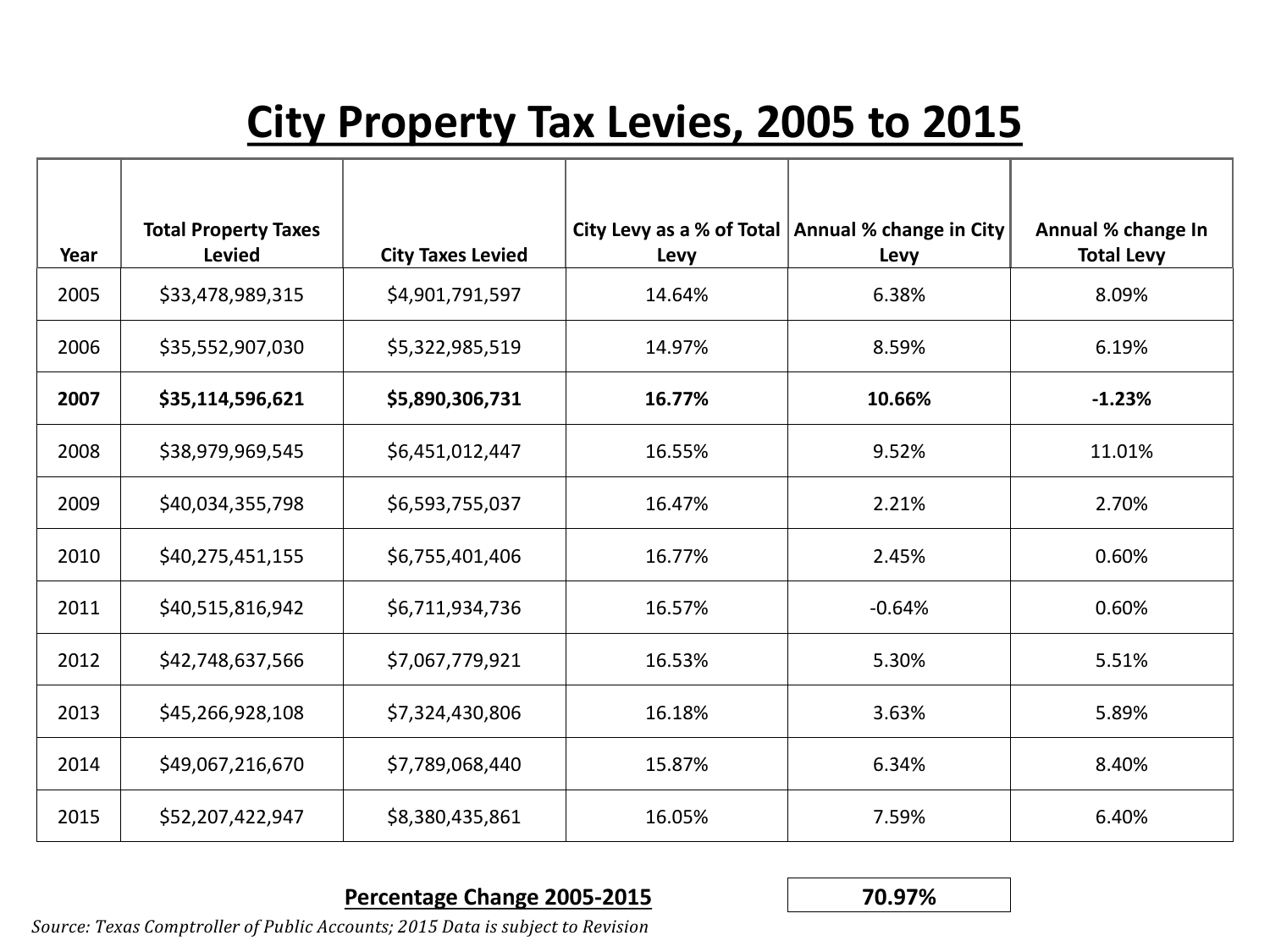## **County Property Tax Levies, 2005 to 2015**

| Year | <b>Total Property Taxes</b><br><b>Levied</b> | <b>County Taxes Levied</b> | Levy   | County Levy as a % of Total Annual % change in County<br>Levy | Annual % change In Total<br>Levy |
|------|----------------------------------------------|----------------------------|--------|---------------------------------------------------------------|----------------------------------|
| 2005 | \$33,478,989,315                             | \$4,772,652,208            | 14.26% | 6.94%                                                         | 8.09%                            |
| 2006 | \$35,552,907,030                             | \$5,339,613,542            | 15.02% | 11.88%                                                        | 6.19%                            |
| 2007 | \$35,114,596,621                             | \$5,836,989,949            | 16.62% | 9.31%                                                         | $-1.23%$                         |
| 2008 | \$38,979,969,545                             | \$6,342,704,903            | 16.27% | 8.66%                                                         | 11.01%                           |
| 2009 | \$40,034,355,798                             | \$6,526,724,060            | 16.30% | 2.90%                                                         | 2.70%                            |
| 2010 | \$40,275,451,155                             | \$6,567,069,864            | 16.31% | 0.62%                                                         | 0.60%                            |
| 2011 | \$40,515,816,942                             | \$6,742,926,165            | 16.64% | 2.68%                                                         | 0.60%                            |
| 2012 | \$42,748,637,566                             | \$7,064,653,310            | 16.53% | 4.77%                                                         | 5.51%                            |
| 2013 | \$45,266,928,108                             | \$7,558,391,626            | 16.70% | 6.99%                                                         | 5.89%                            |
| 2014 | \$49,067,216,670                             | \$8,114,998,194            | 16.54% | 7.36%                                                         | 8.40%                            |
| 2015 | \$52,207,422,947                             | \$8,696,383,818            | 16.66% | 7.16%                                                         | 6.40%                            |

#### **Percentage Change 2005-2015 82.21%**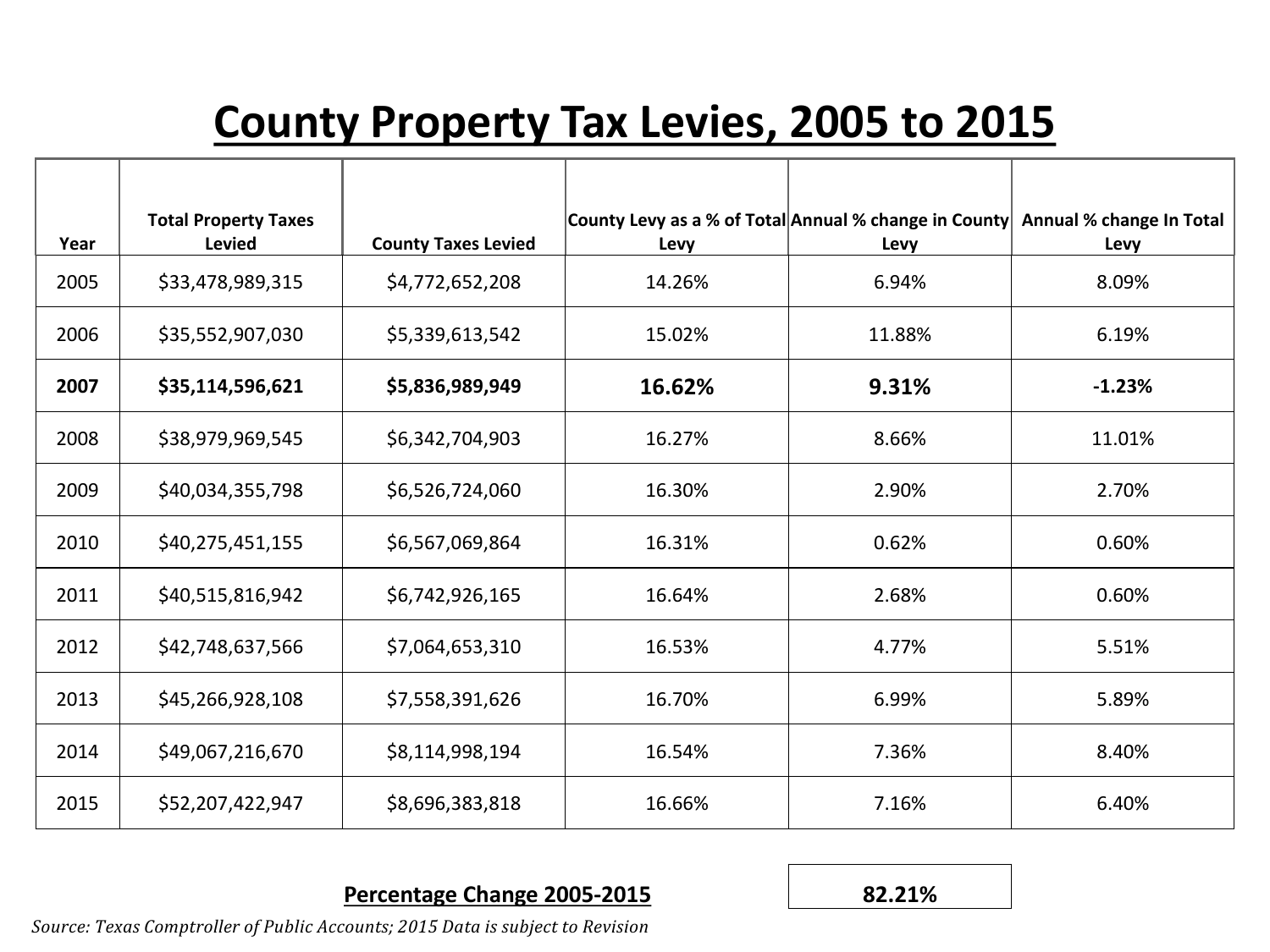## **Special District Property Tax Levies, 2005 to 2015**

| Year | <b>Total Property Taxes</b><br><b>Levied</b> | <b>Special District Taxes</b><br><b>Levied</b> | of Total Levy | Special District Levy as a % Annual % change in Special<br><b>District Levy</b> | Annual % change In Total<br>Levy |
|------|----------------------------------------------|------------------------------------------------|---------------|---------------------------------------------------------------------------------|----------------------------------|
| 2005 | \$33,478,989,315                             | \$3,609,629,697                                | 10.78%        | 7.14%                                                                           | 8.09%                            |
| 2006 | \$35,552,907,030                             | \$3,972,185,910                                | 11.17%        | 10.04%                                                                          | 6.19%                            |
| 2007 | \$35,114,596,621                             | \$4,513,060,409                                | 12.85%        | 13.62%                                                                          | $-1.23%$                         |
| 2008 | \$38,979,969,545                             | \$4,952,734,969                                | 12.71%        | 9.74%                                                                           | 11.01%                           |
| 2009 | \$40,034,355,798                             | \$5,133,820,497                                | 12.82%        | 3.66%                                                                           | 2.70%                            |
| 2010 | \$40,275,451,155                             | \$5,394,690,759                                | 13.39%        | 5.08%                                                                           | 0.60%                            |
| 2011 | \$40,515,816,942                             | \$5,038,666,683                                | 12.44%        | $-6.60%$                                                                        | 0.60%                            |
| 2012 | \$42,748,637,566                             | \$5,543,422,373                                | 12.97%        | 10.02%                                                                          | 5.51%                            |
| 2013 | \$45,266,928,108                             | \$5,318,507,423                                | 11.75%        | $-4.06%$                                                                        | 5.89%                            |
| 2014 | \$49,067,216,670                             | \$6,370,469,864                                | 12.98%        | 19.78%                                                                          | 8.40%                            |
| 2015 | \$52,207,422,947                             | \$6,954,137,406                                | 13.32%        | 9.16%                                                                           | 6.40%                            |

#### **Percentage Change 2005-2015 92.66%**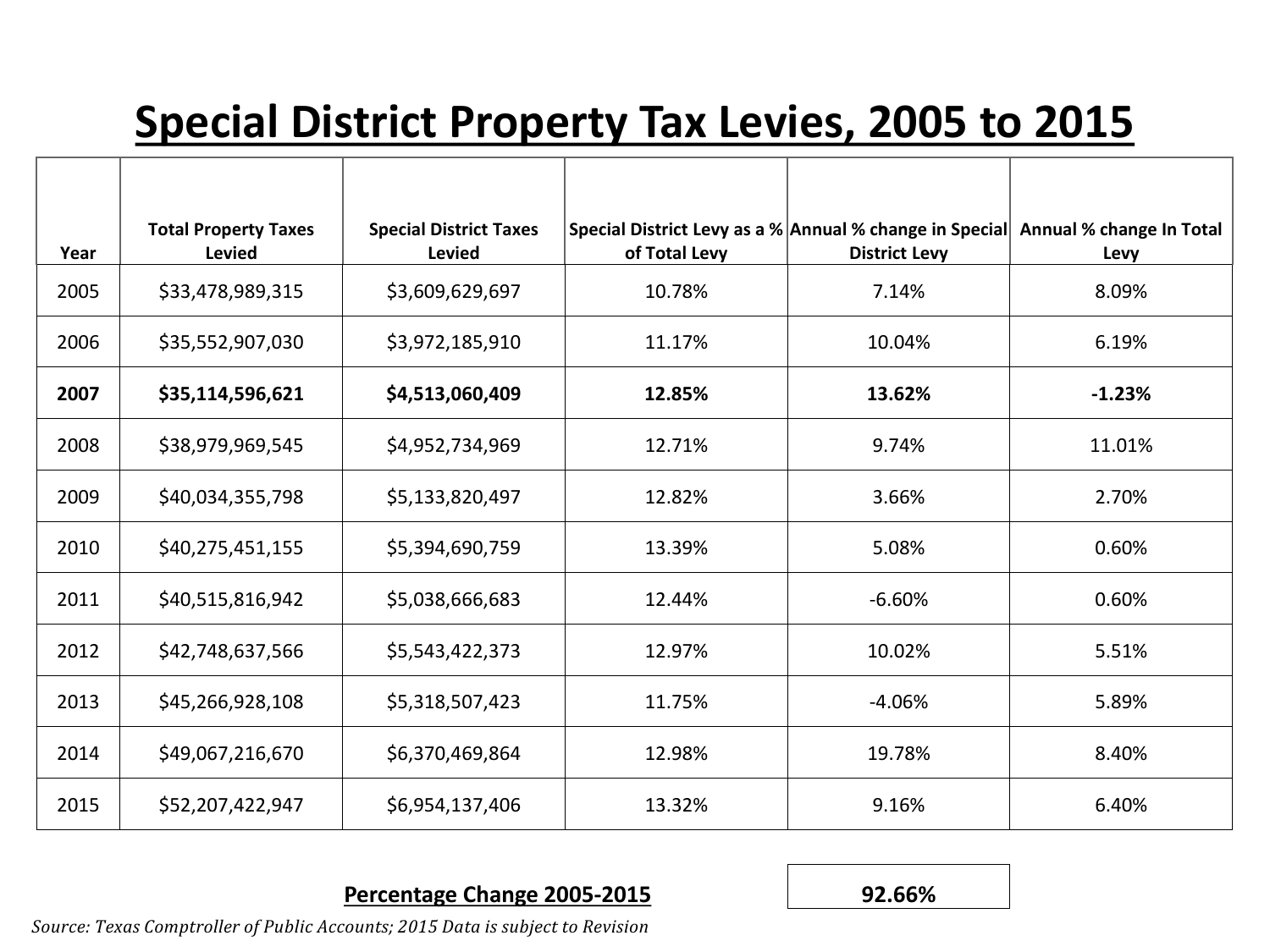## **School Property Tax Levies, 2005 to 2015**

| Year | <b>Total Property Taxes</b><br><b>Levied</b> | <b>School Taxes Levied</b> | School Levy as a % of<br><b>Total Levy</b> | Annual % change in<br><b>School Levy</b> | Annual % change In<br><b>Total Levy</b> |
|------|----------------------------------------------|----------------------------|--------------------------------------------|------------------------------------------|-----------------------------------------|
| 2005 | \$33,478,989,315                             | \$20,194,915,813           | 60.32%                                     | 8.96%                                    | 8.09%                                   |
| 2006 | \$35,552,907,030                             | \$20,918,122,059           | 58.84%                                     | 3.58%                                    | 6.19%                                   |
| 2007 | \$35,114,596,621                             | \$18,874,239,532           | 53.75%                                     | $-9.77%$                                 | $-1.23%$                                |
| 2008 | \$38,979,969,545                             | \$21,233,517,226           | 54.47%                                     | 12.50%                                   | 11.01%                                  |
| 2009 | \$40,034,355,798                             | \$21,780,056,204           | 54.40%                                     | 2.57%                                    | 2.70%                                   |
| 2010 | \$40,275,451,155                             | \$21,558,289,126           | 53.53%                                     | $-1.02%$                                 | 0.60%                                   |
| 2011 | \$40,515,816,942                             | \$22,002,289,358           | 54.31%                                     | 2.06%                                    | 0.60%                                   |
| 2012 | \$42,748,637,566                             | \$23,072,781,962           | 53.97%                                     | 4.87%                                    | 5.51%                                   |
| 2013 | \$45,266,928,108                             | \$24,854,671,461           | 54.91%                                     | 7.72%                                    | 5.89%                                   |
| 2014 | \$49,067,216,670                             | \$26,792,677,172           | 54.60%                                     | 7.80%                                    | 8.40%                                   |
| 2015 | \$52,207,422,947                             | \$28,176,465,862           | 53.97%                                     | 5.16%                                    | 6.40%                                   |

#### **Percentage Change 2005-2015 39.52%**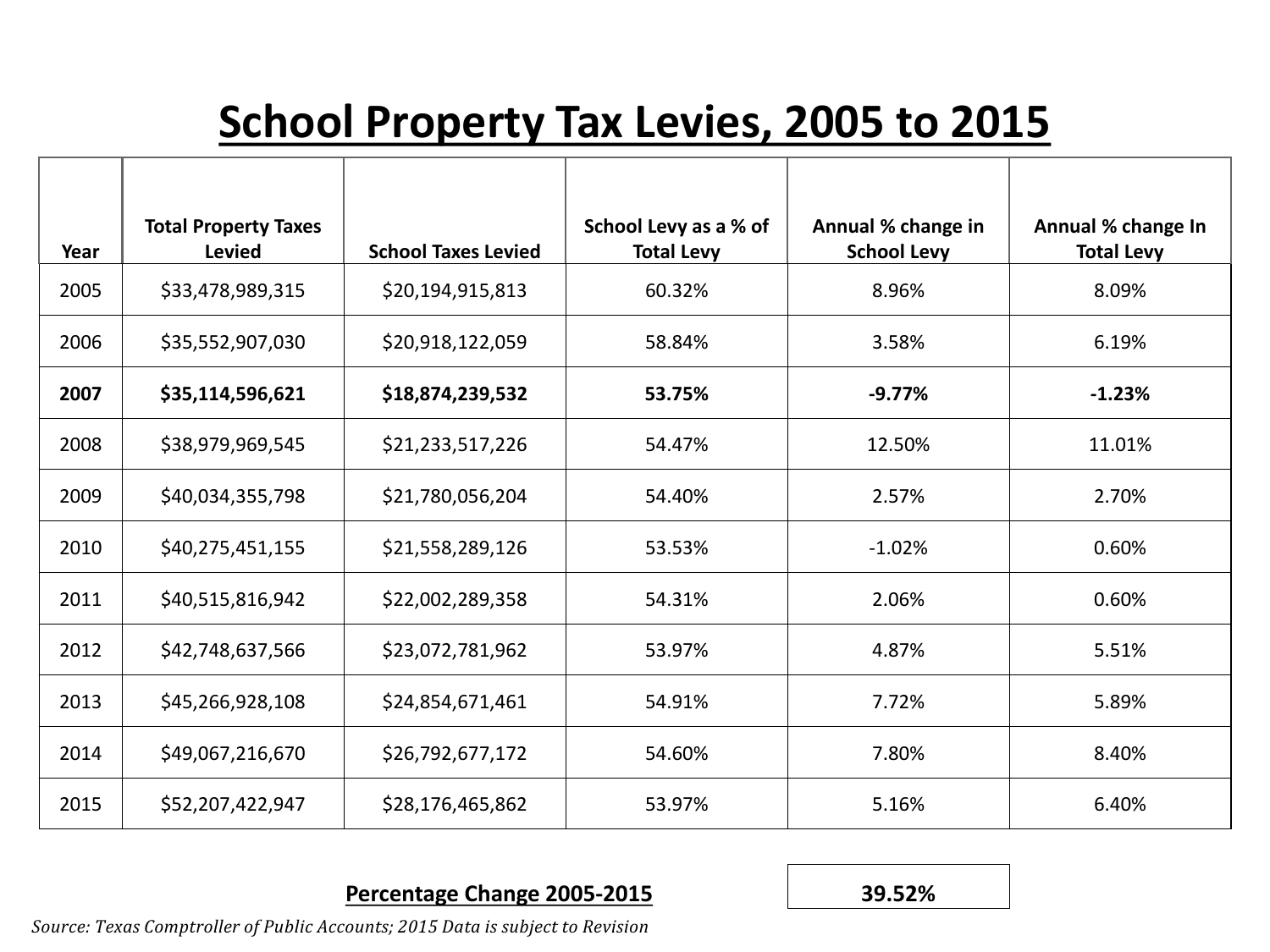### **Harris County 2006-2015**



**City of Houston 2006-2015**

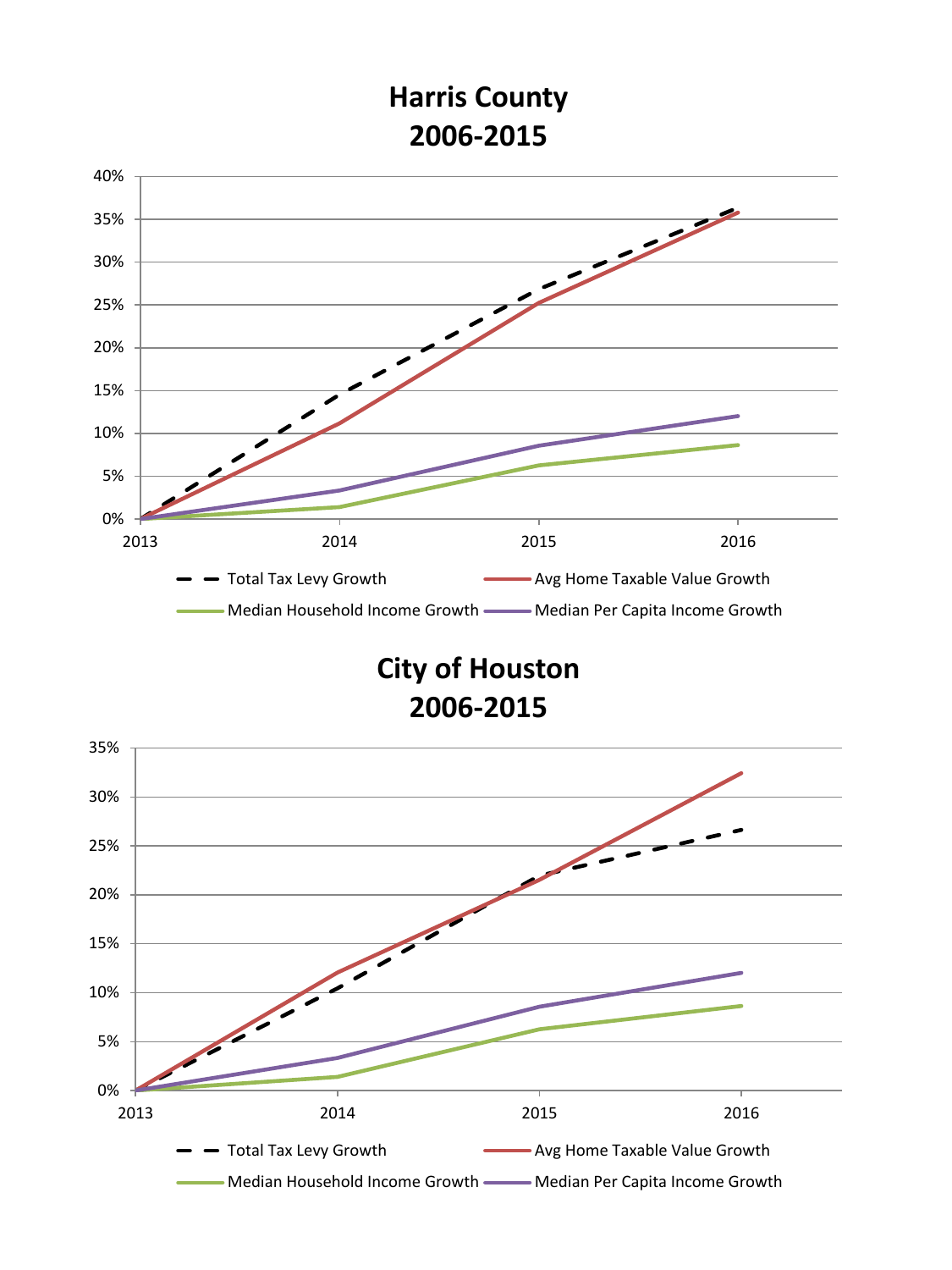### **Dallas County 2006-2015**



**City of Dallas 2006-2015**

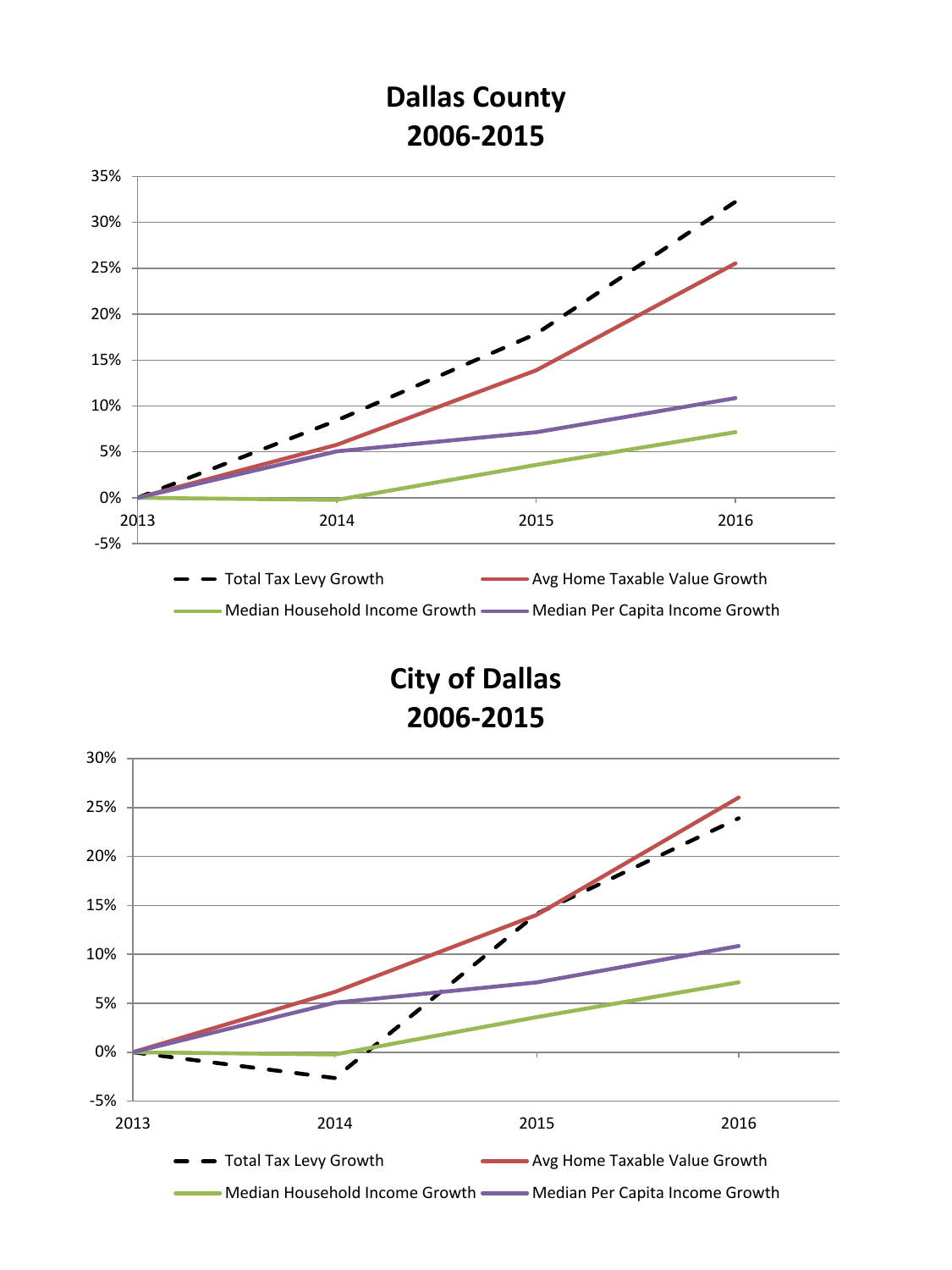### **Tarrant County 2006-2015**



**City of Fort Worth 2006-2015**

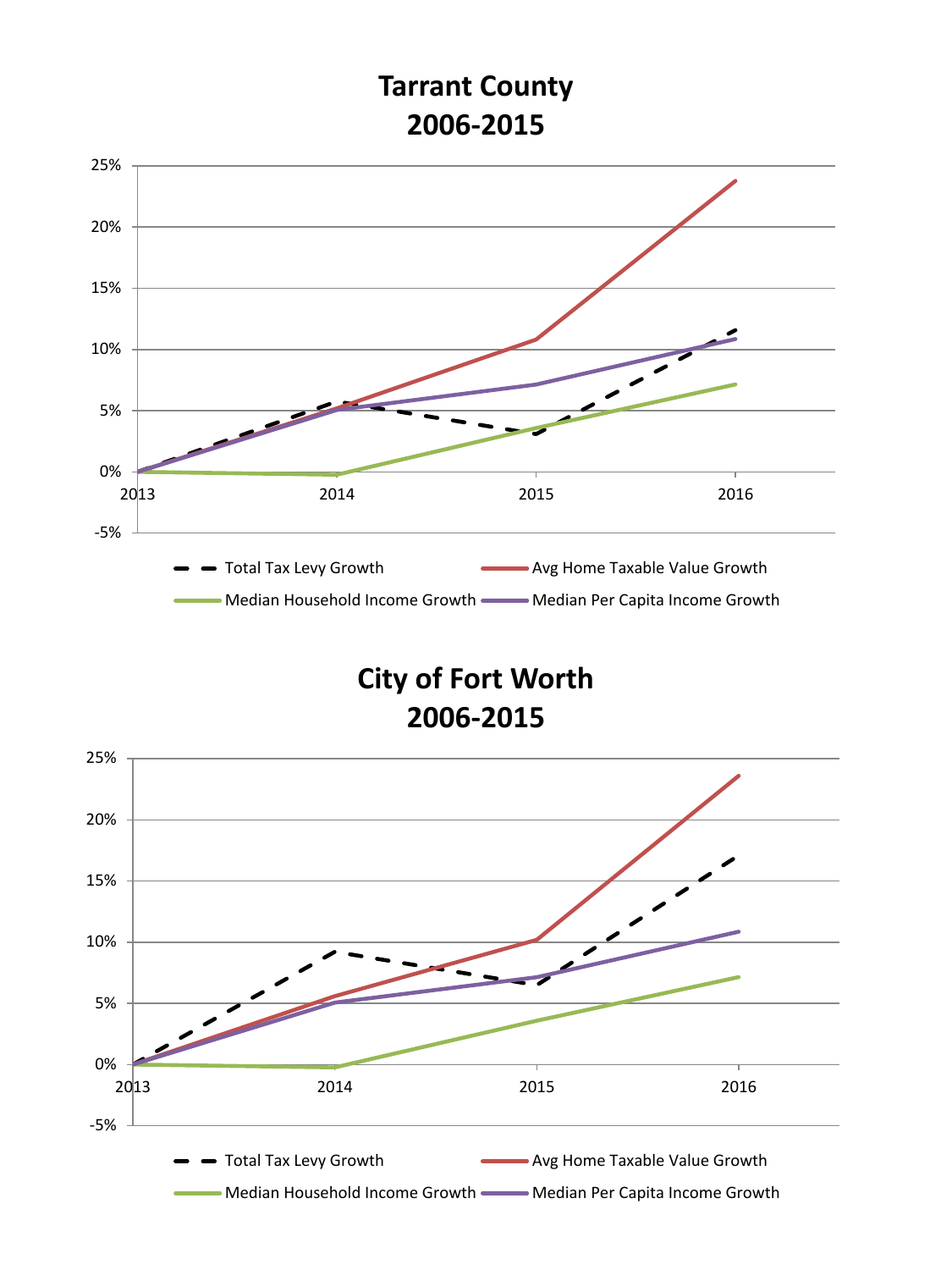### **Bexar County 2006-2015**



**City of San Antonio 2006-2015**